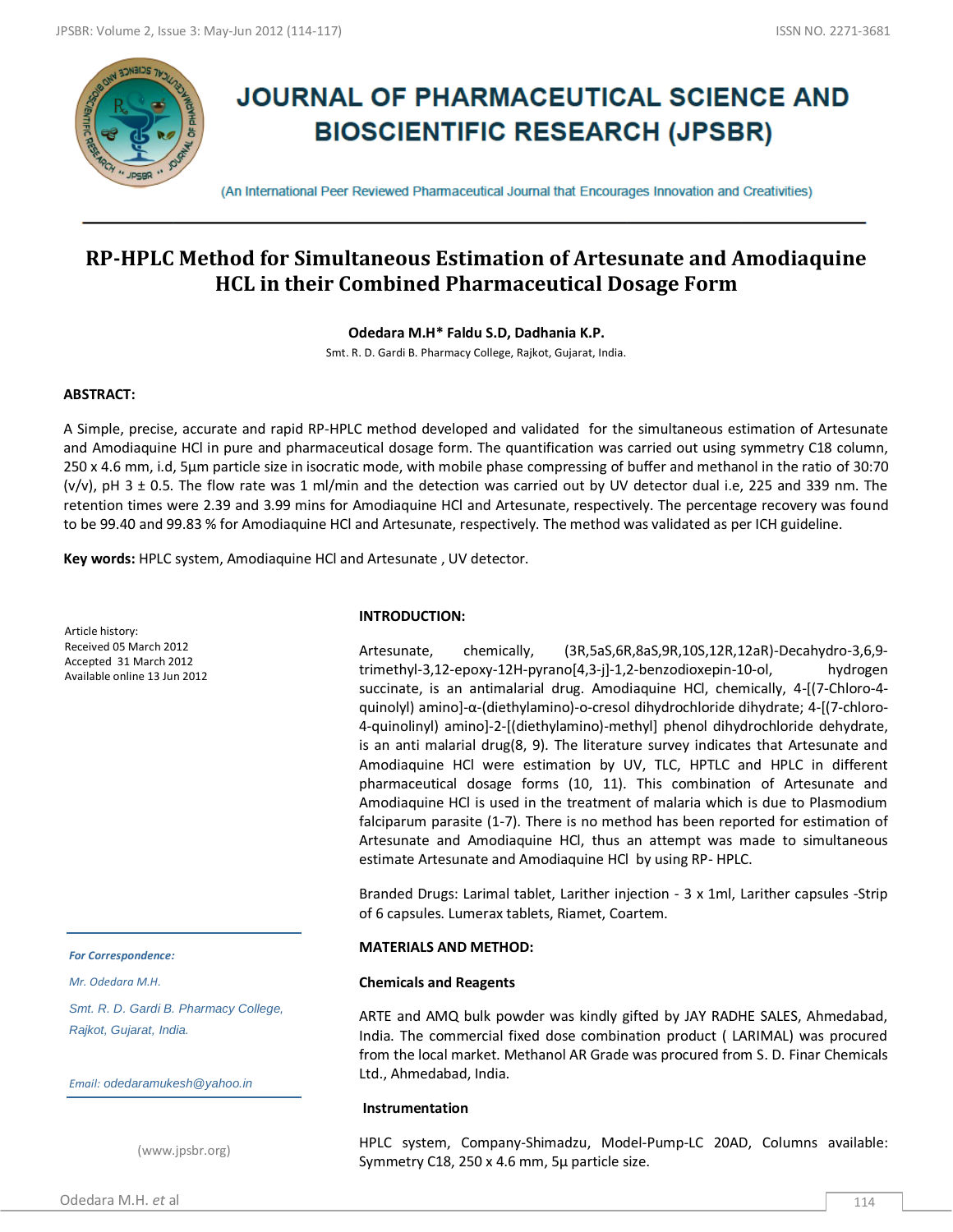#### **Chromatographic conditions**

Stationary phase: Symmetry C18, 250 x 4.6 mm, 5μ particle size.

Mobile phase: Phosphate Buffer : methanol 30:70 (v/v) (pH of Phosphate Buffer was adjusted to 3.0 using 0.5% Ophosphoric acid)

Temperature: ambient

Flow rate: 1.0 ml/min

Wave length: For Artesunate- 225 nm and Amodiaquine- 339 nm.

Run time: 10 min.

## **EXPERIMENTAL**

All chemicals and reagents used were of AR/HPLC grade.

## **Preparation of buffer**

A 1.36 gm of potassium dihydrogen orthophosphate was dissolved in 900 ml of Milli‐Q water. Then the pH was adjusted to 3.0 with ortho phosphoric acid. Then the volume was make up to 1000 ml and was filtered through 0.45μm nylon membrane filter and degassed.

## **Preparation of mobile phase**

A degassed mixture of Buffer and Acetonitrile in the ratio of 30:70 (v/v) was prepared and the mixture was filtered through  $0.45$   $\mu$  membrane filters and it was degassed.

## **Preparation of Artesunate stock solution**

Accurately weighed artesunate 10 mg was transferred into 100 mL volumetric flask and dissolved in methanol and diluted up to the mark with methanol to give a stock solution having strength 100 µg/ml.

## **Preparation of Amodiaquine HCl stock solution**

Accurately weighed Amodiaquine HCl 10 mg was transferred into 100 mL volumetric flask and dissolved in methanol and diluted up to the mark with methanol to give a stock solution having strength 100 µg/ml.

## **Calibration curve**

Calibration curves were prepared by taking appropriate aliquots 1, 2, 3, 4, 5, 6 ml of stock solution of Artesunate and 0.5, 1, 1.5, 2, 2.5, 3 ml stock solution of Amodiaquine HCl in 10 ml vol. flask and dilute up to the mark by Methanol to give 10-60 µg/ ml of ARTE and 5-30 µg/ ml of AMQ. Representative Chromatogram of calibration curve for Artesunate (10-60 µg/ml) and Amodiaquine (5-30 µg/ml) is shown in Figure 2.

## **Procedure for analysis of tablet formulation**

Total 20 tablets were accurately weighted and triturated with

glass mortar and pestle. The powder equivalent to 50 mg of Artesunate and 150 mg of Amodiaquine HCl was taken in 100 ml volumetric flask; methanol was added and the flask was kept in an ultrasonic bath for 10 min. The volume was made up to mark and the solution was filtered through 0.2 micron nylon membrane filter. The diluted solution was analyzed under optimized chromatographic conditions.

## **VALIDATION OF RP-HPLC METHOD**

## **Linearity**

Aliquots of standard solutions of Artesunate and Amodiaquine in range 10-60  $\mu$ g/mL and 5-30  $\mu$ g/ml respectively, was prepared from working standard solution and injected to system with stated chromatographic conditions and analyzed. The graph of peak area obtained versus respective concentration was plotted. The mean area with its standard deviation and % relative standard deviation of peak were calculated.

#### **PRECISION**

#### **1. Repeatability**

Three different standard solutions of Artesunate (30, 40, and 50  $\mu$ g/ml) were prepared from working standard solution and injected three times to system with stated chromatographic conditions and analyzed.

Three different standard solutions of Amodiaquine (15, 20, and 25  $\mu$ g/ml) were prepared from working standard solution and injected three times to system with stated chromatographic conditions and analyzed.

#### **2. Intraday precision**

Standard solutions Artesunate (10-60  $\mu$ g/ml) and Amodiaquine (5-30  $\mu$ g/ml) were prepared from working standard solution and injected in to system with stated chromatographic conditions and analyzed, three times in a day.

#### **3. Interday precision**

Standard solutions Artesunate (10-60  $\mu$ g/ml) and Amodiaquine (5-30  $\mu$ g/ml) were prepared from working standard solution and injected in to system with stated chromatographic conditions and analyzed, five days.

## **ACCURACY**

Accuracy may often be expressed as percentage recovery. The accuracy was determined by standard addition method.

To a fixed amount of pre-analyzed sample (2.0 ml) mixture of Artesunate  $(100 \mu g/ml)$  and Amodiaquine  $(75 \mu g/ml)$ increasing amount of its working standard solution (1.0, 2.0, 3.0ml of 100 µg/ml of Artesunate and 75 µg/ml Amodiaquine)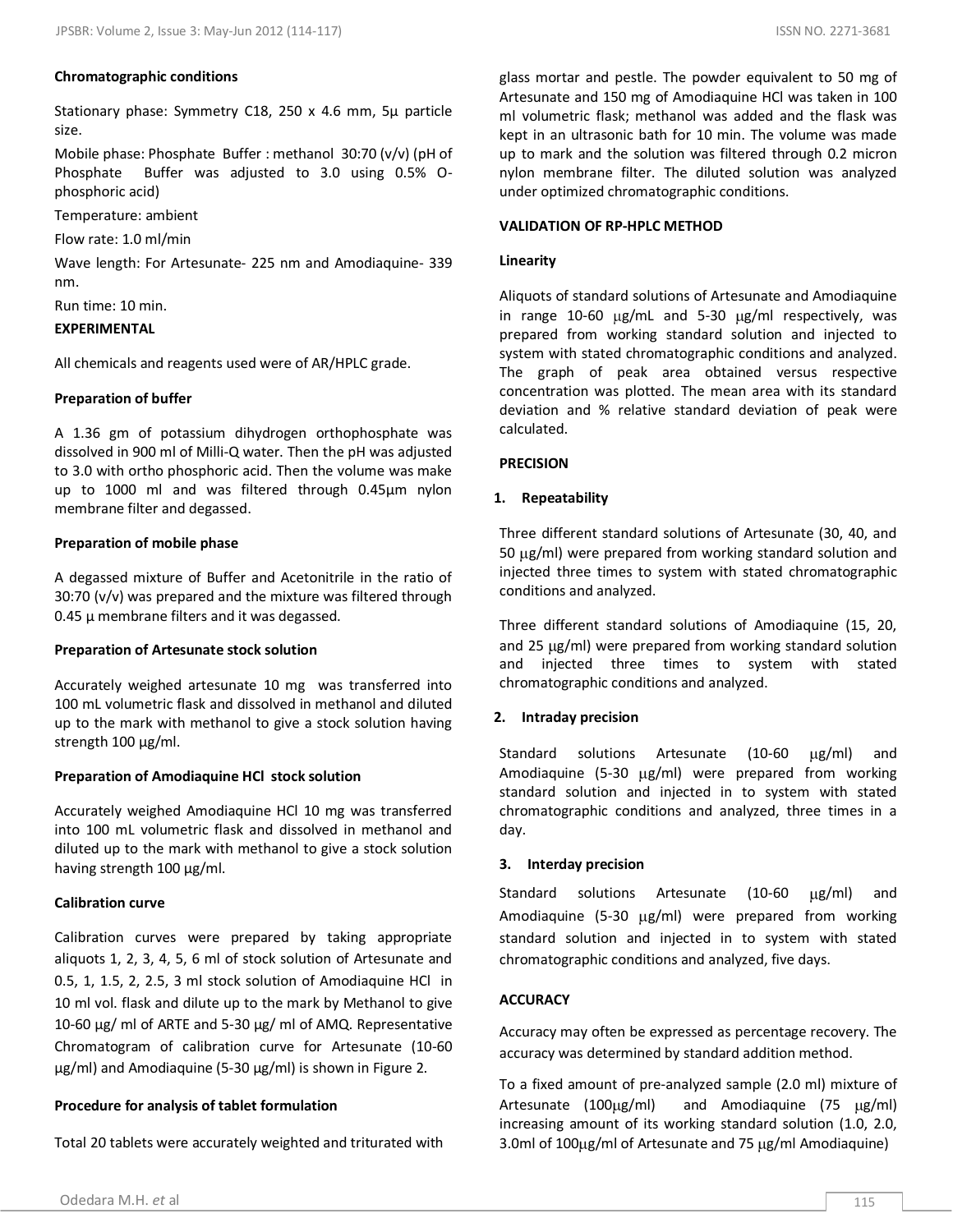| Conc. Sample<br>(µg) |     | Conc. Added<br>$(\mu g/mL)$ |      | <b>Total conc</b><br>$(\mu g/mL)$ |      | <b>Conc Recovered</b><br>$(\mu g/mL)$ |       | % Recovery  |        |
|----------------------|-----|-----------------------------|------|-----------------------------------|------|---------------------------------------|-------|-------------|--------|
| <b>ARTE</b>          | AMQ | <b>ARTE</b>                 | AMQ  | <b>ARTE</b>                       | AMQ  | <b>ARTE</b>                           | AMQ   | <b>ARTE</b> | AMQ    |
| 20                   | 15  | 0                           | 0    | 20                                | 15   | 19.81                                 | 14.99 | 99.05       | 99.94  |
| 20                   | 15  | 10                          | 7.5  | 30                                | 22.5 | 29.76                                 | 22.41 | 99.22       | 99.62  |
| 20                   | 15  | 20                          | 15   | 40                                | 30   | 39.60                                 | 29.87 | 99.02       | 99.58  |
| 20                   | 15  | 30                          | 22.5 | 50                                | 37.5 | 50.17                                 | 37.57 | 100.34      | 100.21 |

**Table 1** Accuracy for Artesunate and Amodiaquine HCl

were added in in three different 10 ml volumetric flask and made up to mark with methanol. Samples were injected to system and analyzed. The mean % recovery from of peak areas calculated (Table 1).

### **LIMIT OF DETECTION (L.O.D.)**

The L.O.D. was estimated from the set of 5 calibration curves is shown in eq. 1.

$$
LOD = 3.3 \times (S.D./Slope)
$$

Where,

S.D. = Standard deviation of the Y- intercepts of the 5 calibration curves.

Slope = Mean slope of the 5 calibration curves.

## **LIMIT OF QUANTIFICATION (L.O.Q.)**

The L.O.Q. was estimated from the set of 5 calibration curves is shown in eq. 2.

**LOQ = 10 × (S.D./Slope) -------------------------2**

Where,

S.D.= Standard deviation of the Y- intercepts of the 5 calibration curves.

Slope = Mean slope of the 5 calibration curves.

#### **RESULT AND DISCUSSION**

For RP-HPLC method different mobile phases were tried and the mobile phase containing Methanol and phosphate buffer (70:30, v/v) was found to be optimal for obtaining well defined and resolved peaks with mean retention times 2.39 min and 3.99 min for AMQ and ARTE respectively. The representative chromatogram of the standard solution of mixture is shown in Figure 1.

Results were found to be linear in the concentration range of 10–60 mg/mL for ATN and 5–30 mg/mL for AMQ. The correlation coefficients for the plots were 0.999 for ATN and 0.999 for AMQ. The proposed method was also evaluated by the assay of commercially available tablets containing ATN and AMQ. The % assay was found to be  $99.40 \pm 0.542$  for ATN and 99.83  $\pm$  0.709 for AMQ (mean  $\pm$  S.D., n = 6). The method





**Figure 1** Representative chromatogram obtained for standard mixture containing AMQ (15 mg/ml, 2.38 min) and ATN (50 mg/ml, 3.99 min)



**Figure 2** Representative Chromatogram of calibration curve for Artesunate (10-60  $\mu$ g/ml) and Amodiaquine (5-30  $\mu$ g/ml)

**Table 2** Summary of Validation parameters for Artesunate and Amodiaquine

| Sr.            | <b>Parameters</b>            | <b>Results</b> |             |  |  |  |  |  |  |
|----------------|------------------------------|----------------|-------------|--|--|--|--|--|--|
| no.            |                              | <b>ARTE</b>    | <b>AMO</b>  |  |  |  |  |  |  |
| 1              | Linearity Range $(\mu g/ml)$ | 10-60          | $5 - 30$    |  |  |  |  |  |  |
| $\overline{2}$ | Correlation coefficient      | 0.999          | 0.999       |  |  |  |  |  |  |
| 3              | Precision (%C.V.)            |                |             |  |  |  |  |  |  |
|                | Repeatability<br>1.          | 0.164-0.273    | $0.120 -$   |  |  |  |  |  |  |
|                | Intraday<br>2.               | 0.354-0.987    | 0.271       |  |  |  |  |  |  |
|                | precision                    | 0.325-0.988    | 0.190-0.732 |  |  |  |  |  |  |
|                | Interday<br>3.               |                | 0.270-0.946 |  |  |  |  |  |  |
|                | precision                    |                |             |  |  |  |  |  |  |
| 4              | Accuracy (%recovery)         | 99.40%         | 99.83%      |  |  |  |  |  |  |
| 5              | Limit of Detection (L.O.D.)  | 3.24           | 9.84        |  |  |  |  |  |  |
|                | $(\mu$ g/ml)                 |                |             |  |  |  |  |  |  |
| 6              | οf<br>Quantitation<br>Limit  | 15.71          | 46.61       |  |  |  |  |  |  |
|                | (L.O.Q.) (μg/ml)             |                |             |  |  |  |  |  |  |